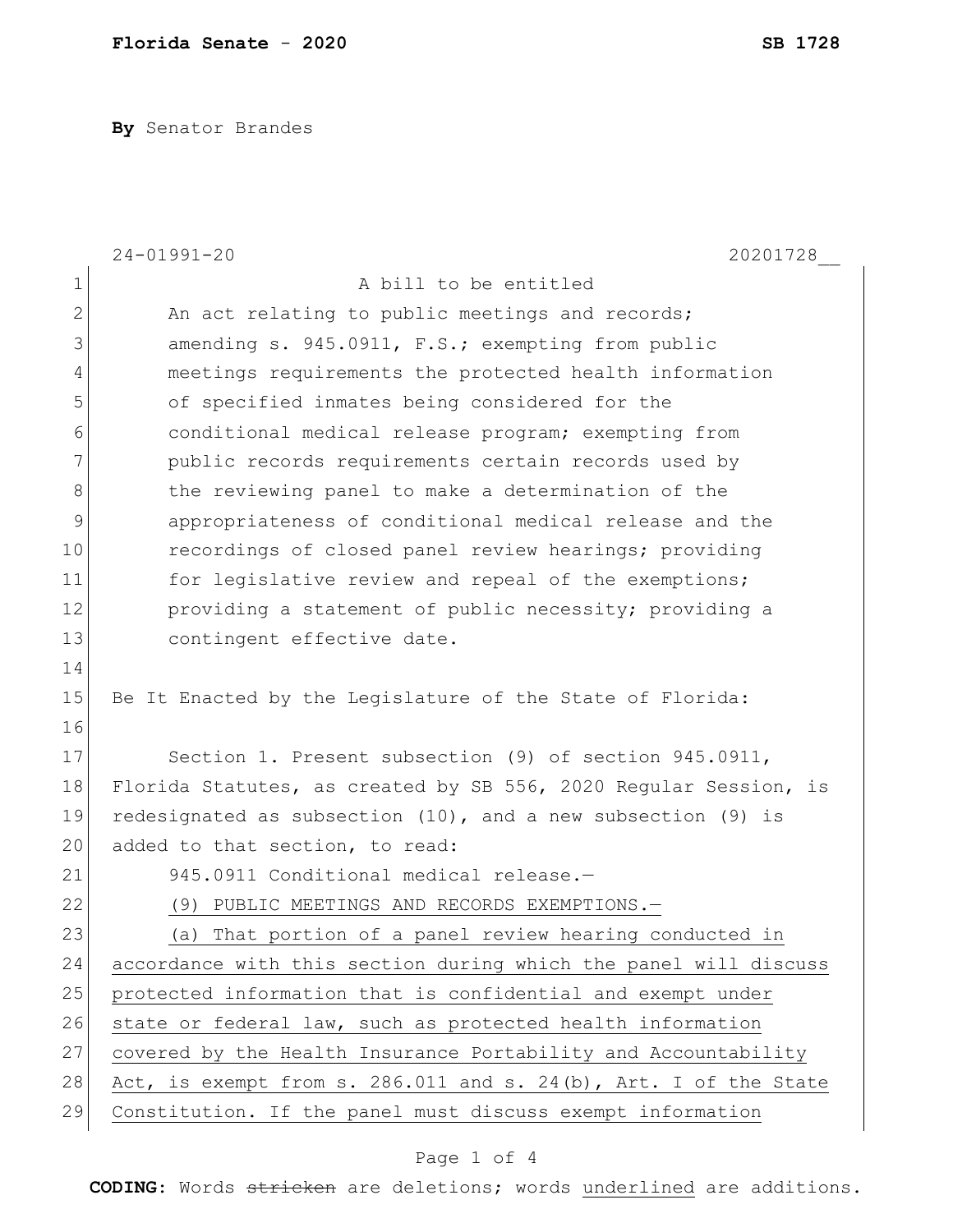|    | $24 - 01991 - 20$<br>20201728                                    |
|----|------------------------------------------------------------------|
| 30 | during the course of its meeting, the following requirements     |
| 31 | must be met:                                                     |
| 32 | 1. The panel must announce at the public meeting that, in        |
| 33 | connection with the performance of the panel's duties, protected |
| 34 | information must be discussed;                                   |
| 35 | 2. The panel must declare the specific reasons that it is        |
| 36 | necessary to close the meeting, or a portion thereof, in a       |
| 37 | document that is a public record and filed with the official     |
| 38 | records of the program; and                                      |
| 39 | 3. The entire closed hearing must be recorded. The               |
| 40 | recording must include the times of commencement and termination |
| 41 | of the closed hearing or portion thereof, all discussion and     |
| 42 | proceedings, and the names of the persons present. The           |
| 43 | department shall maintain the recording.                         |
| 44 | (b) 1. That portion of the records the panel uses to             |
| 45 | determine the appropriateness of conditional medical release     |
| 46 | which includes any of the inmate's protected information is      |
| 47 | confidential and exempt from disclosure under s. 119.07(1) and   |
| 48 | s. 24(a), Art. I of the State Constitution.                      |
| 49 | 2. Any audio or video recording of, and any minutes and          |
| 50 | notes generated during, a closed hearing of the panel or closed  |
| 51 | portion of a hearing of the panel are exempt from disclosure     |
| 52 | under s. 119.07(1) and s. 24(a), Art. I of the State             |
| 53 | Constitution. Such audio or video recording and minutes and      |
| 54 | notes must be retained pursuant to the requirements of s.        |
| 55 | 119.021.                                                         |
| 56 | (c) Only members of the panel, staff supporting the panel's      |
| 57 | functions, and other persons whose presence has been authorized  |
| 58 | by the panel shall be allowed to attend the closed portions of   |

## Page 2 of 4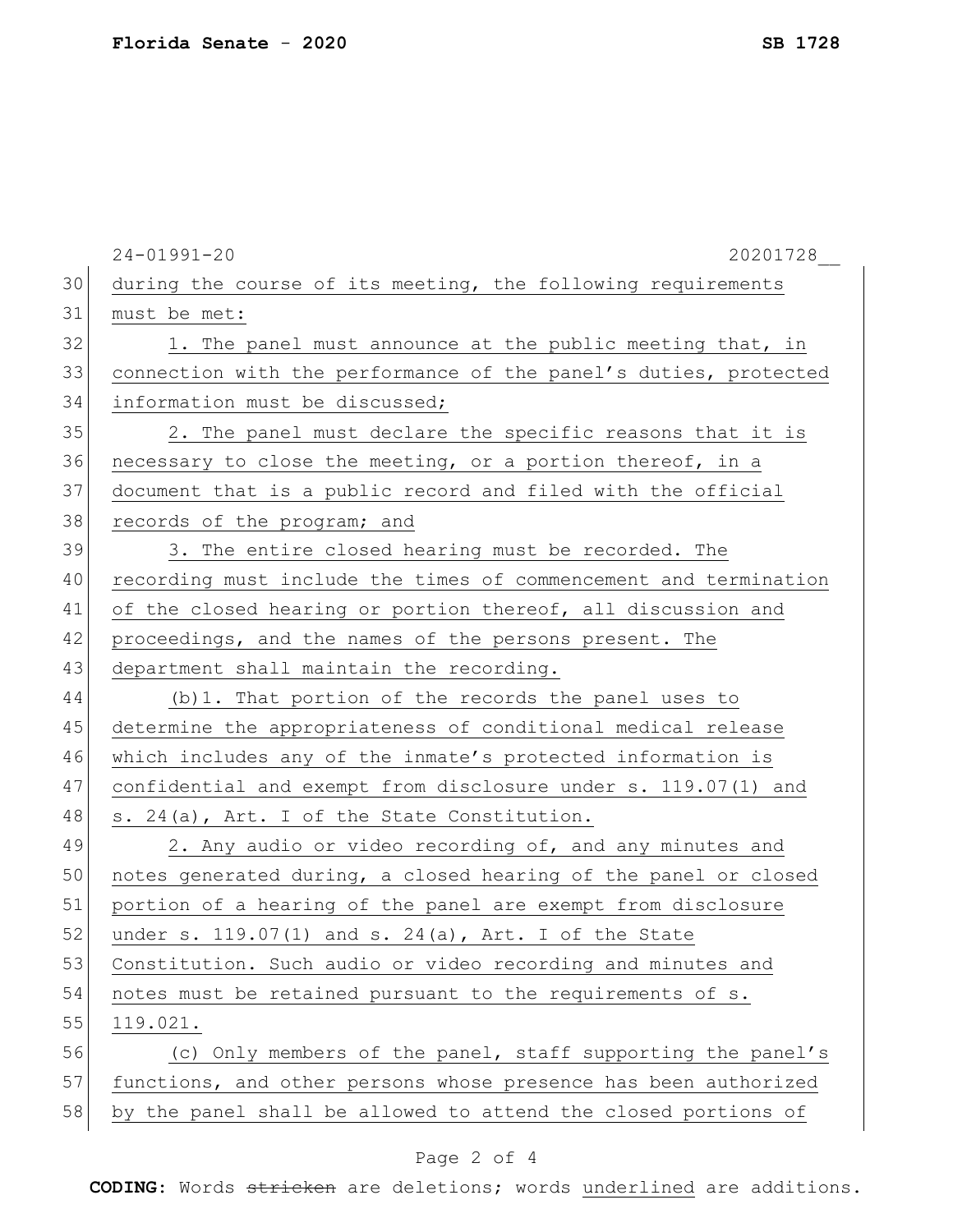|    | $24 - 01991 - 20$<br>20201728                                    |
|----|------------------------------------------------------------------|
| 59 | panel hearings. The panel shall ensure that any closure of its   |
| 60 | meetings as authorized by this section is limited so that the    |
| 61 | policy of the state in favor of public meetings is maintained.   |
| 62 | (d) This subsection is subject to the Open Government            |
| 63 | Sunset Review Act in accordance with s. 119.15 and shall stand   |
| 64 | repealed on October 2, 2025, unless reviewed and saved from      |
| 65 | repeal through reenactment by the Legislature.                   |
| 66 | Section 2. The Legislature finds that it is a public             |
| 67 | necessity that the hearings or portions of hearings during which |
| 68 | an inmate's personal information is discussed by the review      |
| 69 | panel considering the inmate's conditional medical release be    |
| 70 | made exempt from s. 286.011, Florida Statutes, and s. 24(b),     |
| 71 | Article I of the State Constitution. The Legislature finds that  |
| 72 | the rights of an inmate afforded under other state or federal    |
| 73 | laws that deem certain personal information confidential, such   |
| 74 | as protected health information covered by the Health Insurance  |
| 75 | Portability and Accountability Act, be upheld and that the       |
| 76 | inmate's personal information not be disclosed to the public     |
| 77 | during such hearings. The Legislature also finds that the        |
| 78 | recordings of a panel review hearing and the records used by the |
| 79 | panel to make its determination be made exempt from disclosure   |
| 80 | under s. 119.07(1), Florida Statutes, and s. 24(a), Article I of |
| 81 | the State Constitution. The inmate's personal health             |
| 82 | information, if publicly available, could be used to invade his  |
| 83 | or her personal privacy. Making these reports and discussions of |
| 84 | such information confidential and exempt from disclosure will    |
| 85 | protect information of a sensitive personal nature, the release  |
| 86 | of which could cause unwarranted damage to the privacy rights of |
| 87 | the inmate. The Legislature therefore finds that it is a public  |
|    |                                                                  |

## Page 3 of 4